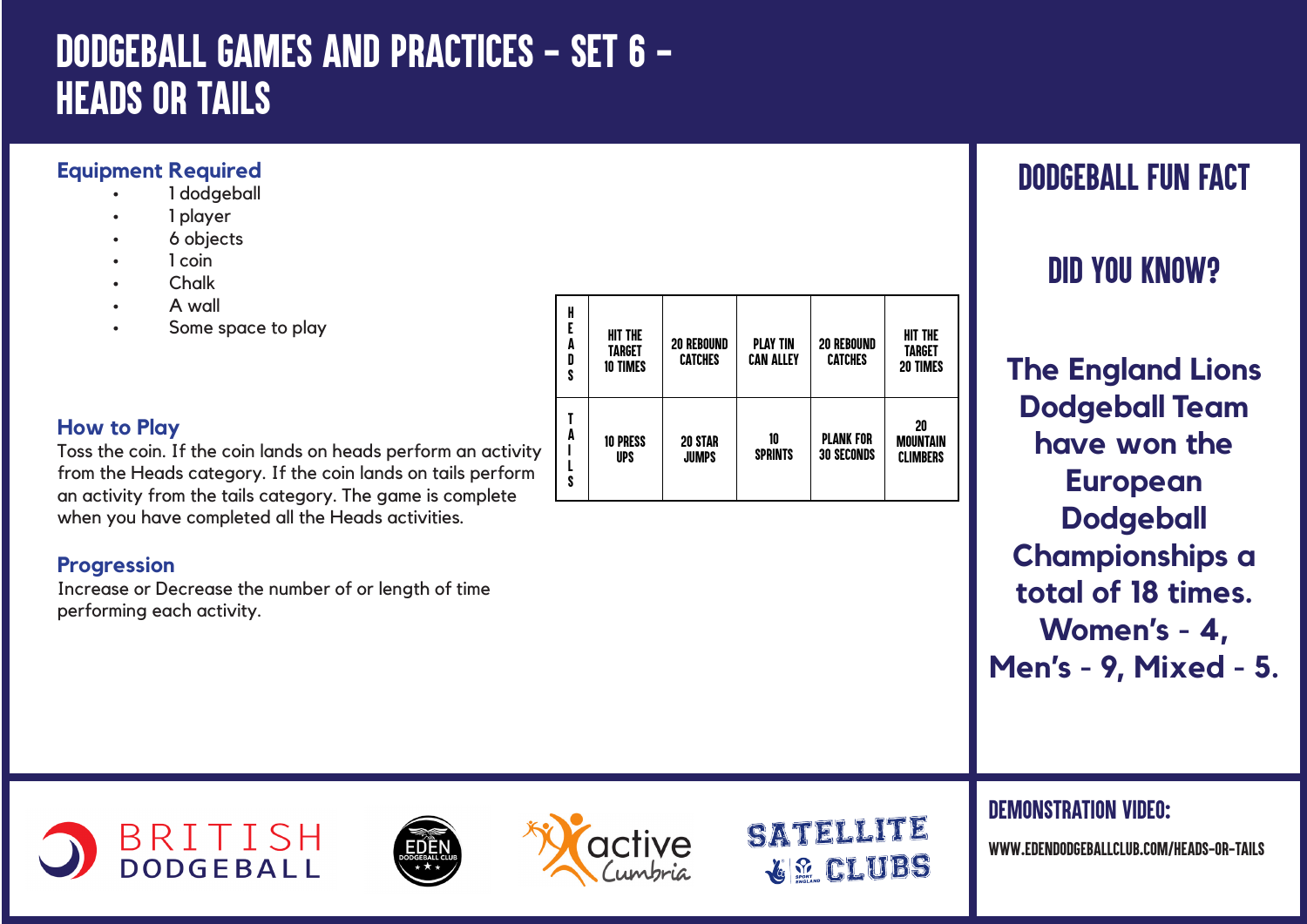# *DODGEBALL GAMES AND PRACTICES - SET 6 - Tin Can Alley*

### **Equipment Required**

- 1 dodgeball
- $4-6$  tin cans
- 1 player
- 1 ball
- Some space to play
- A wall or object to place the tin cans on

#### **Set Up**

Place the 4-6 tin cans on a wall or other raised surface such as a window sill. Position yourself with a ball 4-8m away from the tin cans.

### **Object of the Game**

The aim of the game is knock over all the tin cans. Try and knock them all over in as few a number of throws as you can. Work from left to right and use a side on stance and your non-throwing arm to help you aim.

#### **Progression**

Increase or decrease the distance between yourself and the tin cans.

#### **Note**

Please use empty tin cans or alternative items to aim at such as toys or other sports balls such as tennis balls, do not use glass or any object that might break.

BRITISH<br>DODGEBALL



## *DODGEBALL FUN FACT*

## *DID YOU KNOW?*

**The USA are the reigning Men's and Women's World Champions, defeating Malaysia in both finals.**



SATELLITE

**GE CLUBS** 

**KEY** 

*DEMONSTRATION VIDEO:*

*www.edendodgeballclub.com/tin-can-alley*